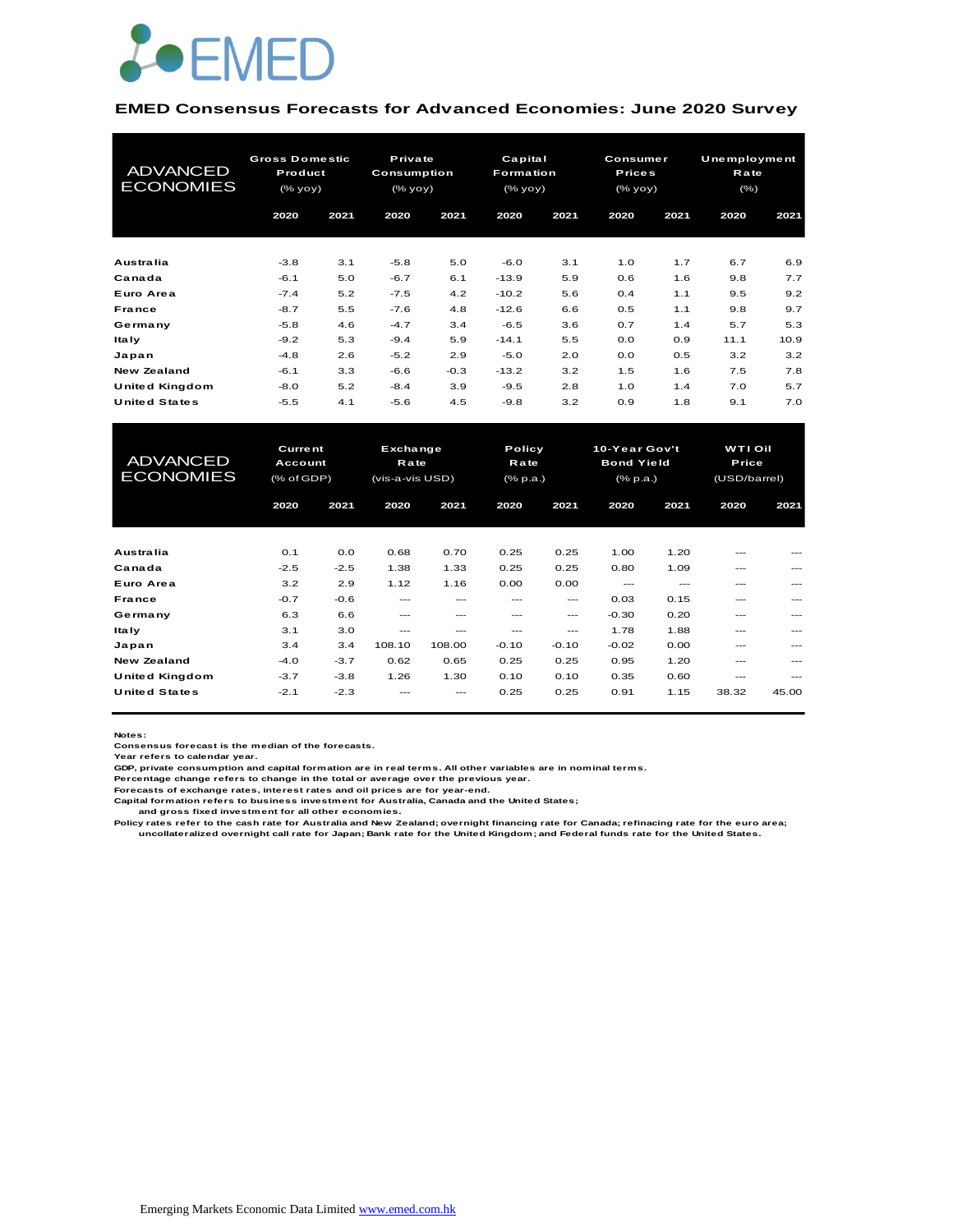

#### **EMED Consensus Forecasts for Emerging Markets: June 2020 Survey**

| <b>EMERGING</b><br><b>MARKETS</b> | <b>Gross Domestic</b><br>Product<br>(% yoy) |      | <b>Private</b><br>Consumption<br>(% yoy) |      |         | <b>Fixed</b><br>Investment<br>$(%$ $\sqrt{oy}$ $\sqrt{oy}$ |        | Consumer<br><b>Prices</b><br>$(%$ $\sqrt{oy}$ $\sqrt{oy}$ |      | <b>Unemployment</b><br>Rate<br>$(\% )$ |
|-----------------------------------|---------------------------------------------|------|------------------------------------------|------|---------|------------------------------------------------------------|--------|-----------------------------------------------------------|------|----------------------------------------|
|                                   | 2020                                        | 2021 | 2020                                     | 2021 | 2020    | 2021                                                       | 2020   | 2021                                                      | 2020 | 2021                                   |
|                                   |                                             |      |                                          |      |         |                                                            |        |                                                           |      |                                        |
| Argentina                         | $-7.5$                                      | 4.0  | $-3.0$                                   | 1.0  | $-9.1$  | 1.7                                                        | 47.1   | 37.9                                                      | 12.0 | 11.6                                   |
| <b>Brazil</b>                     | $-6.6$                                      | 3.5  | $-4.2$                                   | 3.6  | $-7.8$  | 7.4                                                        | 3.0    | 3.1                                                       | 14.9 | 13.3                                   |
| Chile                             | $-4.9$                                      | 3.8  | $-5.1$                                   | 1.1  | $-8.5$  | 4.0                                                        | 3.5    | 3.0                                                       | 10.4 | 9.8                                    |
| China                             | 1.2                                         | 8.5  | 0.8                                      | 10.7 | 1.3     | 6.3                                                        | 2.9    | 2.2                                                       | 4.6  | 4.2                                    |
| Colombia                          | $-4.5$                                      | 3.8  | $-1.4$                                   | 3.7  | $-2.2$  | 2.1                                                        | 3.2    | 3.2                                                       | 13.2 | 12.4                                   |
| <b>Czech Republic</b>             | $-6.6$                                      | 5.0  | $-5.5$                                   | 2.0  | $-12.5$ | 1.3                                                        | 2.5    | 1.9                                                       | 4.1  | 3.9                                    |
| <b>Hong Kong</b>                  | $-5.2$                                      | 4.1  | $-7.4$                                   | 2.0  | $-7.0$  | 6.0                                                        | 1.5    | 2.0                                                       | 5.2  | 4.1                                    |
| Hungary                           | $-4.4$                                      | 4.5  | $-2.7$                                   | 3.4  | $-8.4$  | 3.5                                                        | 3.0    | 2.5                                                       | 5.8  | 4.8                                    |
| India*                            | 7.2                                         | 6.6  | 8.4                                      | 8.6  | 5.0     | 8.7                                                        | 4.0    | 4.4                                                       | 5.8  | 4.7                                    |
| Indonesia                         | 0.5                                         | 5.5  | 0.4                                      | 6.6  | $-0.4$  | 5.3                                                        | 2.9    | 3.0                                                       | 6.2  | 5.4                                    |
| Malaysia                          | $-3.0$                                      | 6.0  | 4.0                                      | 7.0  | $-5.3$  | 7.4                                                        | $-0.5$ | 1.8                                                       | 3.6  | 3.4                                    |
| <b>Mexico</b>                     | $-7.0$                                      | 3.2  | $-4.2$                                   | 2.5  | $-9.2$  | 1.4                                                        | 3.1    | 3.3                                                       | 5.2  | 5.0                                    |
| <b>Philippines</b>                | $-1.6$                                      | 7.0  | $-2.5$                                   | 6.0  | $-6.7$  | 7.0                                                        | 2.2    | 2.7                                                       | 6.8  | 7.1                                    |
| Poland                            | $-4.2$                                      | 4.6  | $-4.1$                                   | 3.7  | $-9.6$  | 1.7                                                        | 3.0    | 2.2                                                       | 6.1  | 5.6                                    |
| Russia                            | $-5.2$                                      | 3.5  | $-4.8$                                   | 3.3  | $-7.6$  | 4.5                                                        | 3.5    | 4.0                                                       | 6.2  | 5.1                                    |
| Singapore                         | $-3.8$                                      | 4.3  | $-5.6$                                   | 2.7  | $-6.3$  | 11.0                                                       | $-0.2$ | 1.2                                                       | 3.2  | 2.9                                    |
| South Korea                       | $-1.1$                                      | 3.0  | $-3.2$                                   | 3.5  | 0.1     | 2.9                                                        | 0.3    | 1.2                                                       | 4.3  | 4.0                                    |
| <b>Taiwan</b>                     | 0.0                                         | 3.5  | 0.4                                      | 2.6  | 1.5     | 3.1                                                        | $-0.3$ | 1.0                                                       | 4.1  | 3.8                                    |
| <b>Thailand</b>                   | $-5.6$                                      | 4.0  | $-2.3$                                   | 1.9  | $-4.2$  | 5.1                                                        | $-1.0$ | 1.0                                                       | 2.1  | 1.5                                    |
| Turkey                            | $-4.2$                                      | 5.0  | 2.1                                      | 5.4  | $-1.8$  | 13.2                                                       | 10.7   | 9.9                                                       | 15.9 | 14.2                                   |

|                       | <b>Money</b>           |                          | <b>Merchandise</b> |                                                                                                | Merchandise              |          | <b>Exchange</b><br>Current |        |                 |       |
|-----------------------|------------------------|--------------------------|--------------------|------------------------------------------------------------------------------------------------|--------------------------|----------|----------------------------|--------|-----------------|-------|
| <b>EMERGING</b>       | Supply M2              |                          | <b>Exports</b>     |                                                                                                | <b>Imports</b>           |          | <b>Account</b>             |        | Rate            |       |
| <b>MARKETS</b>        | $(%$ (% yoy)           |                          | $(%$ (% yoy)       |                                                                                                | (% yoy)                  |          | (% of GDP)                 |        | (vis-a-vis USD) |       |
|                       | 2020                   | 2021                     | 2020               | 2021                                                                                           | 2020                     | 2021     | 2020                       | 2021   | 2020            | 2021  |
|                       |                        |                          |                    |                                                                                                |                          |          |                            |        |                 |       |
|                       |                        |                          |                    |                                                                                                |                          |          |                            |        |                 |       |
| Argentina             | 52.5                   | 33.8                     | $-2.9$             | 3.6                                                                                            | $-6.9$                   | 1.6      | O.1                        | 0.0    | 74.68           | 89.35 |
| <b>Brazil</b>         | 3.3                    | 9.0                      | $-10.2$            | 11.3                                                                                           | $-10.6$                  | 8.8      | $-2.5$                     | $-2.3$ | 5.14            | 4.87  |
| Chile                 | 0.0                    | 2.0                      | $-15.0$            | 12.0                                                                                           | $-20.0$                  | 12.0     | $-3.9$                     | $-3.2$ | 829             | 790   |
| China                 | 10.8                   | 8.5                      | $-11.0$            | 7.7                                                                                            | $-6.8$                   | 6.8      | 0.5                        | 0.6    | 7.08            | 7.05  |
| Colombia              | 5.8                    | 5.5                      | $-17.1$            | 4.8                                                                                            | $-9.1$                   | $-2.2$   | $-4.0$                     | $-3.4$ | 3689            | 3790  |
| <b>Czech Republic</b> | $\qquad \qquad \cdots$ | $\hspace{0.05cm} \ldots$ | $-16.0$            | 13.7                                                                                           | $-14.0$                  | 11.4     | $-1.0$                     | 0.0    | 24.8            | 23.4  |
| <b>Hong Kong</b>      | 1.6                    | 3.0                      | $-6.8$             | 3.7                                                                                            | $-7.6$                   | 4.4      | 2.7                        | 2.7    | 7.80            | 7.80  |
| Hungary               | $---$                  | $---$                    | $\cdots$           | $\cdots$                                                                                       | $\hspace{0.05cm} \ldots$ | $\cdots$ | $-0.6$                     | $-0.7$ | 305             | 304   |
| India*                | $---$                  | $\qquad \qquad \cdots$   | $-6.5$             | 7.5                                                                                            | $-8.3$                   | 8.3      | $-0.6$                     | $-1.5$ | 73              | 75    |
| Indonesia             | $---$                  | $---$                    | $-9.1$             | 6.2                                                                                            | $-11.4$                  | 3.7      | $-1.9$                     | $-2.3$ | 15183           | 14750 |
| Malaysia              | $---$                  | $---$                    | $\frac{1}{2}$      | $\frac{1}{2} \left( \frac{1}{2} \right) \left( \frac{1}{2} \right) \left( \frac{1}{2} \right)$ | $\frac{1}{2}$            | $  \sim$ | 2.2                        | 2.6    | 4.25            | 4.22  |
| <b>Mexico</b>         | 8.0                    | 7.5                      | $-17.0$            | 9.7                                                                                            | $-14.3$                  | 9.4      | $-0.5$                     | $-1.2$ | 23.0            | 23.2  |
| <b>Philippines</b>    | $\qquad \qquad -$      | $\qquad \qquad \cdots$   | $-9.8$             | 6.8                                                                                            | $-12.1$                  | 13.8     | $-0.4$                     | $-1.2$ | 53.0            | 53.6  |
| Poland                | $\cdots$               | $\cdots$                 | $\cdots$           | $\cdots$                                                                                       | $\cdots$                 | $\cdots$ | 0.2                        | 0.1    | 4.00            | 3.92  |
| Russia                | 1.0                    | 10.0                     | $-20.0$            | 14.2                                                                                           | $-20.2$                  | 10.7     | 1.5                        | 2.5    | 72.0            | 70.0  |
| Singapore             | $\cdots$               | $\hspace{0.05cm} \ldots$ | $\cdots$           | $\cdots$                                                                                       | $\hspace{0.05cm} \ldots$ | $\cdots$ | 17.0                       | 18.8   | 1.42            | 1.39  |
| South Korea           | 8.0                    | 7.6                      | $-2.4$             | 2.8                                                                                            | $-3.3$                   | 4.1      | 4.5                        | 4.3    | 1220            | 1200  |
| Taiwan                | 4.0                    | 4.4                      | $-3.1$             | 3.3                                                                                            | $-2.9$                   | 3.5      | 11.0                       | 10.8   | 30.5            | 30.2  |
| <b>Thailand</b>       | 4.0                    | 5.0                      | $-9.9$             | 3.1                                                                                            | $-14.2$                  | 5.0      | 3.9                        | 5.7    | 31.9            | 31.0  |
| Turkey                | 28.0                   | 15.0                     | $-12.5$            | 6.5                                                                                            | $-6.6$                   | 10.4     | $-1.9$                     | $-2.4$ | 6.95            | 7.10  |
|                       |                        |                          |                    |                                                                                                |                          |          |                            |        |                 |       |

**Notes:** 

**Consensus forecast is the median of the forecasts.**

**Year refers to calendar year except for India for which fiscal year (April to March) is used.**

**GDP, private consumption and fixed investment are in real terms. All other variables are in nominal terms.**

**Percentage change refers to change in the total or average over the previous year, except for money supply growth which is** 

 **based on year-end figures.**

**Forecasts of exchange rates and interest rates are for year-end.**

**\*Forecasts for India are FY20/21 and FY21/22**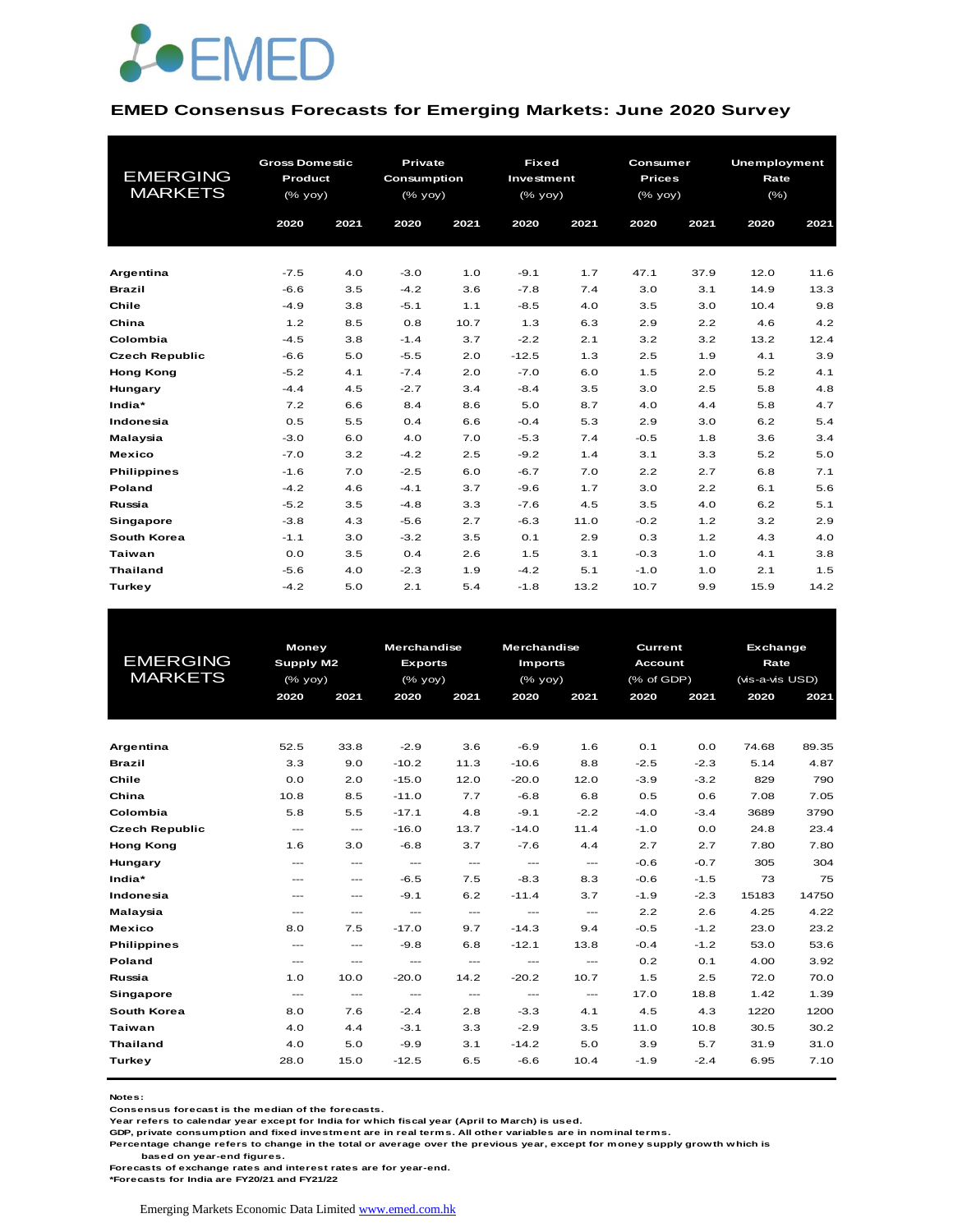## **JOEMED**

### **EMED Consensus Forecasts for the United States: June 2020 Survey**

| <b>UNITED STATES</b>                | <b>Gross Domestic</b><br><b>Product</b><br>(% yoy) |      | <b>Consumer</b><br><b>Prices</b><br>(% yoy) |      | <b>UNITED STATES</b>          | <b>Gross Domestic</b><br><b>Product</b><br>(% yoy) |         | Consumer<br><b>Prices</b><br>$(% \mathsf{Y}\cup \mathsf{Y})$ |      |
|-------------------------------------|----------------------------------------------------|------|---------------------------------------------|------|-------------------------------|----------------------------------------------------|---------|--------------------------------------------------------------|------|
|                                     | 2020                                               | 2021 | 2020                                        | 2021 |                               | 2020                                               | 2021    | 2020                                                         | 2021 |
| <b>ABN AMRO</b>                     | -4.8                                               | 3.4  | 1.4                                         | 2.2  | <b>NAR</b>                    | $-5.5$                                             | 3.5     | 0.0                                                          | 1.3  |
| <b>Action Economics</b>             | -4.3                                               | 6.0  | 1.0                                         | 2.1  | National Bank of Canada       | $-6.0$                                             | 4.7     | 1.0                                                          | 1.8  |
| <b>AIB Global Treasury</b>          | $-5.9$                                             | 4.7  | 2.0                                         | 2.0  | <b>NIESR</b>                  | $-5.5$                                             | 4.8     | 1.1                                                          | 1.5  |
| <b>Bank Julius Baer</b>             | $-3.6$                                             | 4.0  | 1.0                                         | 1.8  | <b>Northern Trust</b>         | $-6.4$                                             | 4.8     | $-0.1$                                                       | 1.7  |
| <b>BayernLB</b>                     | $-4.3$                                             | 3.0  | 0.8                                         | 2.1  | <b>PNC</b>                    | $-4.9$                                             | 4.8     | 0.8                                                          | 1.5  |
| <b>Berenberg Capital Markets</b>    | $-6.4$                                             | 3.8  | 0.6                                         | 0.5  | Prometeia                     | $-3.5$                                             | 3.4     | 0.4                                                          | 0.6  |
| <b>BMO Capital Markets</b>          | $-5.0$                                             | 5.0  | 1.0                                         | 1.5  | Royal Bank of Canada          | $-5.5$                                             | 4.8     | 0.6                                                          | 1.6  |
| <b>Capital Economics</b>            | $-5.5$                                             | 7.0  | 1.1                                         | 1.8  | <b>Schroders</b>              | $-8.2$                                             | 4.8     | 0.6                                                          | 0.8  |
| <b>CIBC World Markets</b>           | $-6.2$                                             | 7.0  | 1.0                                         | 2.5  | <b>Scotia Capital</b>         | $-4.5$                                             | 6.7     | 0.7                                                          | 2.6  |
| <b>Comerica Bank</b>                | $-4.2$                                             | 4.1  | 1.4                                         | 1.9  | <b>Societe Generale</b>       | $-4.9$                                             | 2.5     | 0.6                                                          | 0.7  |
| Commerzbank                         | $-4.5$                                             | 4.0  | 0.8                                         | 1.8  | <b>Standard &amp; Poor's</b>  | $-5.2$                                             | 6.2     | 1.7                                                          | 2.1  |
| <b>Credit Suisse</b>                | $-5.6$                                             | 3.5  | 0.8                                         | 1.7  | <b>TD Economics</b>           | $-4.5$                                             | 4.3     | 0.9                                                          | 1.5  |
| Daiwa Institute of Research         | $-4.8$                                             | 3.2  | 0.9                                         | 1.7  | University of Michigan - RSQE | $-4.0$                                             | 3.3     | $-0.2$                                                       | 2.2  |
| Danske Bank                         | $-5.3$                                             | 4.4  | 2.1                                         | 2.1  | <b>UOB</b>                    | $-5.8$                                             | $2.5\,$ | 0.9                                                          | 1.2  |
| Deka Bank                           | $-4.9$                                             | 5.2  | 0.7                                         | 1.4  | <b>Wells Fargo</b>            | $-5.8$                                             | 3.3     | 0.8                                                          | 1.4  |
| Desjardins                          | $-5.1$                                             | 4.0  | 0.9                                         | 2.0  |                               |                                                    |         |                                                              |      |
| DZ Bank                             | -6.6                                               | 5.8  | 0.6                                         | 1.8  |                               |                                                    |         |                                                              |      |
| Erste Group Bank AG                 | $-5.5$                                             | 5.4  | 1.0                                         | 1.5  |                               |                                                    |         |                                                              |      |
| <b>Fannie Mae</b>                   | $-6.0$                                             | 5.0  | 0.5                                         | 1.5  | <b>CONSENSUS</b>              |                                                    |         |                                                              |      |
| <b>First Trust Advisors</b>         | $-6.2$                                             | 3.0  | 0.8                                         | 2.0  | Median                        | $-5.5$                                             | 4.3     | 0.9                                                          | 1.8  |
| Intesa Sanpaolo                     | -5.6                                               | 2.5  | 1.2                                         | 2.8  | Mean                          | $-5.3$                                             | 4.3     | 0.9                                                          | 1.7  |
| <b>Kiel Institute</b>               | 1.5                                                | 1.8  | 1.9                                         | 2.4  | High                          | 1.5                                                | 7.0     | 2.1                                                          | 2.8  |
| <b>Moody's Analytics</b>            | $-5.6$                                             | 1.6  | 1.2                                         | 2.1  | Low                           | $-8.8$                                             | 1.6     | $-0.2$                                                       | 0.5  |
| <b>Mortgage Bankers Association</b> | $-8.8$                                             | 6.2  | 1.1                                         | 2.5  | <b>Standard Deviation</b>     | 1.6                                                | 1.4     | 0.5                                                          | 0.5  |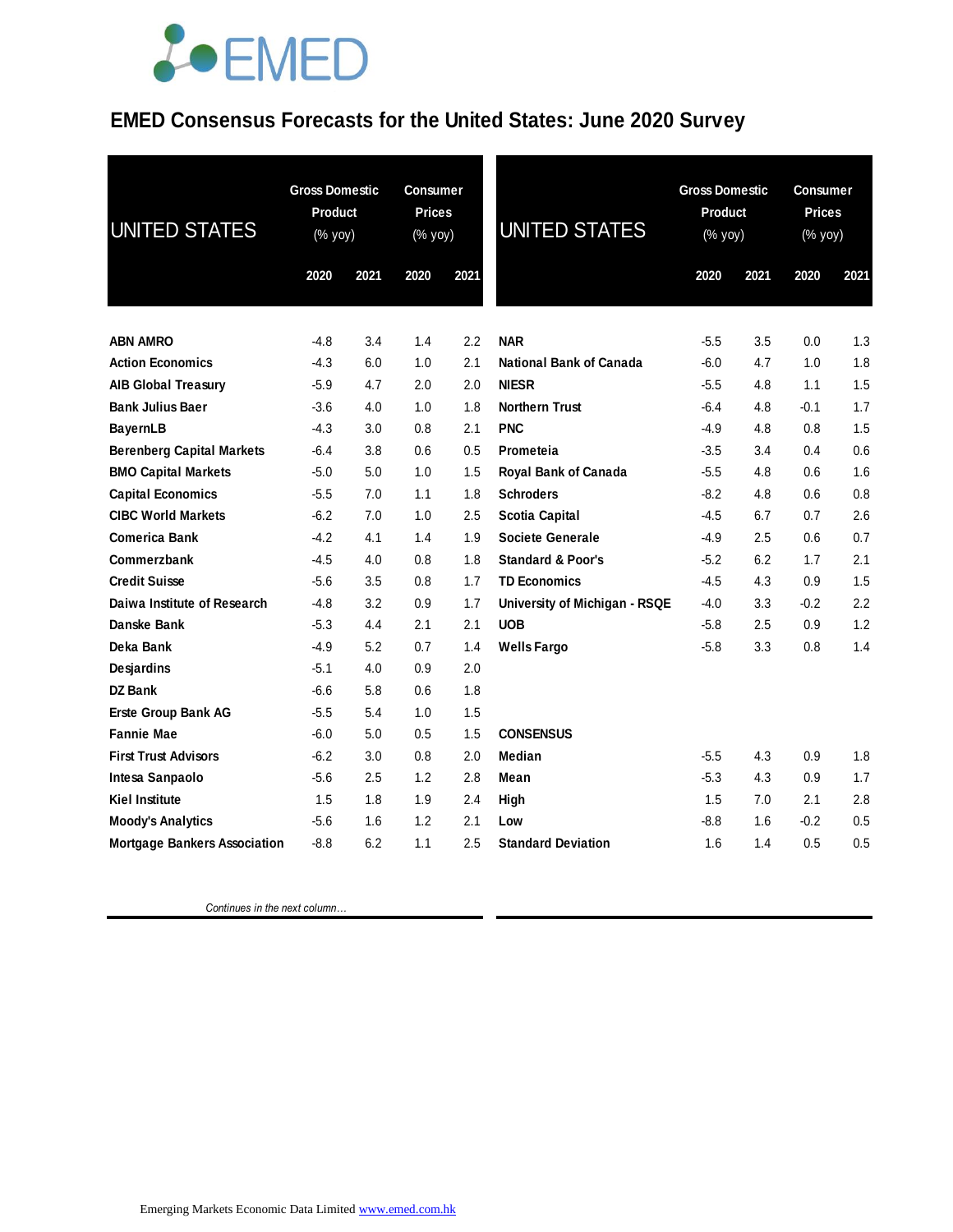## **JOEMED**

#### **EMED Consensus Forecasts for the Euro Area: June 2020 Survey**

| <b>EURO AREA</b>                 | <b>Gross Domestic</b><br><b>Product</b><br>(% yoy) |      | <b>Consumer</b><br><b>Prices</b><br>(% yoy) |        | <b>EURO AREA</b>          | <b>Gross Domestic</b><br><b>Product</b><br>(% yoy) |      | <b>Consumer</b><br><b>Prices</b><br>(% yoy) |        |
|----------------------------------|----------------------------------------------------|------|---------------------------------------------|--------|---------------------------|----------------------------------------------------|------|---------------------------------------------|--------|
|                                  | 2020                                               | 2021 | 2020                                        | 2021   |                           | 2020                                               | 2021 | 2020                                        | 2021   |
| <b>ABN AMRO</b>                  | $-6.9$                                             | 3.2  | 0.4                                         | 1.0    | <b>Northern Trust</b>     | $-7.7$                                             | 6.1  | 0.3                                         | 0.9    |
| <b>AIB Global Treasury</b>       | $-7.5$                                             | 4.7  | 1.3                                         | 1.4    | Prometeia                 | $-7.3$                                             | 4.9  | $-0.2$                                      | 0.5    |
| <b>Bank Julius Baer</b>          | $-7.2$                                             | 5.7  | 0.5                                         | 0.6    | Royal Bank of Canada      | $-12.3$                                            | 16.7 | 0.4                                         | 1.0    |
| <b>BayernLB</b>                  | $-6.2$                                             | 3.2  | 0.5                                         | 1.8    | <b>Schroders</b>          | $-6.1$                                             | 4.6  | 0.4                                         | 1.3    |
| <b>Berenberg Capital Markets</b> | $-9.6$                                             | 7.1  | 0.2                                         | 0.8    | <b>Scotia Capital</b>     | $-8.1$                                             | 5.0  | 0.5                                         | 1.0    |
| <b>BMO Capital Markets</b>       | $-7.3$                                             | 6.3  | 0.5                                         | 1.2    | Societe Generale          | $-6.3$                                             | 5.2  | 0.5                                         | 1.2    |
| <b>Capital Economics</b>         | $-12.0$                                            | 10.0 | 0.0                                         | 0.7    | <b>TD Economics</b>       | $-7.6$                                             | 6.1  | 0.4                                         | 1.1    |
| Commerzbank                      | $-7.0$                                             | 5.0  | 0.5                                         | 1.1    | <b>UOB</b>                | $-7.4$                                             | 5.2  | 0.4                                         | 1.1    |
| <b>Credit Suisse</b>             | $-8.5$                                             | 8.1  | 0.4                                         | 0.8    | <b>Wells Fargo</b>        | $-8.9$                                             | 2.7  | 0.3                                         | 1.2    |
| Danske Bank                      | $-6.7$                                             | 5.2  | 0.4                                         | 1.2    |                           |                                                    |      |                                             |        |
| Deka Bank                        | $-8.6$                                             | 7.5  | 0.5                                         | 1.2    |                           |                                                    |      |                                             |        |
| <b>DZ Bank</b>                   | $-9.1$                                             | 3.2  | 0.3                                         | 1.3    |                           |                                                    |      |                                             |        |
| Erste Group Bank AG              | $-7.1$                                             | 5.4  | 0.3                                         | 1.2    | <b>CONSENSUS</b>          |                                                    |      |                                             |        |
| <b>ETLA</b>                      | $-8.0$                                             | 6.0  | 0.4                                         | 2.5    | <b>Median</b>             | $-7.3$                                             | 5.2  | 0.4                                         | 1.1    |
| Intesa Sanpaolo                  | $-6.9$                                             | 5.6  | 0.2                                         | 1.1    | Mean                      | $-7.6$                                             | 5.7  | 0.4                                         | 1.1    |
| <b>Kiel Institute</b>            | $-1.0$                                             | 2.3  | 0.9                                         | 1.6    | High                      | $-1.0$                                             | 16.7 | 1.3                                         | 2.5    |
| <b>Moody's Analytics</b>         | $-7.3$                                             | 4.5  | $-0.3$                                      | $-0.9$ | Low                       | $-12.3$                                            | 2.3  | $-0.3$                                      | $-0.9$ |
| <b>NIESR</b>                     | $-5.7$                                             | 5.0  | 0.6                                         | 1.2    | <b>Standard Deviation</b> | 2.0                                                | 2.8  | 0.3                                         | 0.5    |
|                                  |                                                    |      |                                             |        |                           |                                                    |      |                                             |        |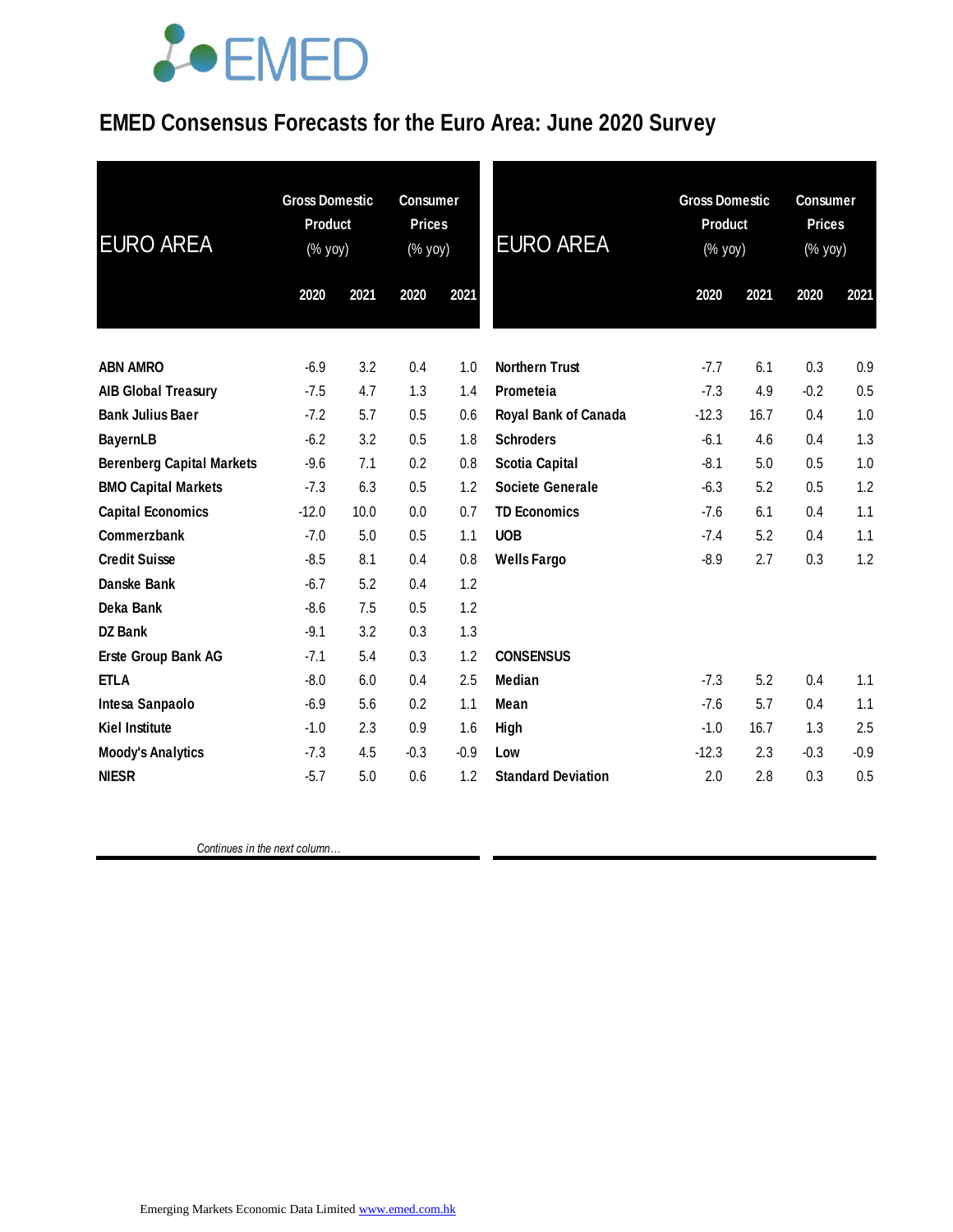# LOEMED

### **EMED Consensus Forecasts for Japan: June 2020 Survey**

| <b>JAPAN</b>                     | <b>Gross Domestic</b><br><b>Product</b><br>(% yoy) |      | <b>Consumer</b><br><b>Prices</b><br>(% yoy) |        | <b>JAPAN</b>              | <b>Gross Domestic</b><br><b>Product</b><br>(% yoy) |        | <b>Consumer</b><br><b>Prices</b><br>(% yoy) |        |
|----------------------------------|----------------------------------------------------|------|---------------------------------------------|--------|---------------------------|----------------------------------------------------|--------|---------------------------------------------|--------|
|                                  | 2020                                               | 2021 | 2020                                        | 2021   |                           | 2020                                               | 2021   | 2020                                        | 2021   |
| <b>ABN AMRO</b>                  | $-4.3$                                             | 1.1  | 0.3                                         | 1.0    | <b>NIESR</b>              | $-6.3$                                             | 3.4    | 0.3                                         | 0.6    |
| <b>AIB Global Treasury</b>       | $-5.2$                                             | 3.0  | 0.8                                         | 0.5    | <b>Northern Trust</b>     | $-4.0$                                             | 3.0    | $-1.0$                                      | 0.6    |
| <b>Bank Julius Baer</b>          | $-5.2$                                             | 2.0  | 0.1                                         | $-0.2$ | Prometeia                 | $-4.9$                                             | 4.1    | 0.1                                         | 0.2    |
| <b>BayernLB</b>                  | $-4.0$                                             | 1.5  | 0.6                                         | 0.8    | <b>Schroders</b>          | $-5.4$                                             | 3.8    | $-0.9$                                      | $-1.3$ |
| <b>Berenberg Capital Markets</b> | $-4.5$                                             | 3.6  | 0.2                                         | 0.3    | <b>Scotia Capital</b>     | $-3.8$                                             | 2.3    | $-0.6$                                      | 0.5    |
| <b>BMO Capital Markets</b>       | $-4.5$                                             | 4.0  | 0.2                                         | 0.5    | Societe Generale          | $-3.1$                                             | 3.3    | 0.0                                         | 0.7    |
| <b>Capital Economics</b>         | $-6.6$                                             | 2.5  | $-0.7$                                      | 0.3    | <b>TD Economics</b>       | $-4.8$                                             | 3.3    | 0.2                                         | 1.2    |
| Commerzbank                      | $-3.5$                                             | 1.5  | 0.0                                         | 0.5    | <b>UOB</b>                | $-5.5$                                             | 2.5    | 0.0                                         | 1.1    |
| <b>Credit Suisse</b>             | $-3.9$                                             | 1.0  | $-0.3$                                      | 0.3    | <b>Wells Fargo</b>        | $-5.8$                                             | $-0.2$ | 0.0                                         | 0.2    |
| Daiwa Institute of Research      | $-5.0$                                             | 1.8  | $-0.3$                                      | $-1.1$ |                           |                                                    |        |                                             |        |
| Danske Bank                      | $-4.0$                                             | 2.6  | 0.1                                         | 0.2    |                           |                                                    |        |                                             |        |
| Deka Bank                        | $-4.9$                                             | 4.4  | $-0.1$                                      | 0.0    | <b>CONSENSUS</b>          |                                                    |        |                                             |        |
| <b>DZ Bank</b>                   | $-5.5$                                             | 1.9  | 0.0                                         | 0.4    | <b>Median</b>             | $-4.8$                                             | 2.5    | 0.0                                         | 0.5    |
| Intesa Sanpaolo                  | $-4.8$                                             | 3.9  | $-0.3$                                      | 0.1    | Mean                      | $-4.6$                                             | 2.5    | $-0.1$                                      | 0.4    |
| <b>JCER</b>                      | $-6.7$                                             | 2.0  | $-1.0$                                      | $-0.1$ | High                      | $-0.4$                                             | 4.4    | 1.1                                         | 1.4    |
| <b>Kiel Institute</b>            | $-0.4$                                             | 1.7  | 1.1                                         | 0.9    | Low                       | $-6.7$                                             | $-0.2$ | $-1.0$                                      | $-1.3$ |
| <b>Moody's Analytics</b>         | $-3.1$                                             | 2.2  | $-0.5$                                      | 1.4    | <b>Standard Deviation</b> | 1.3                                                | 1.1    | 0.5                                         | 0.6    |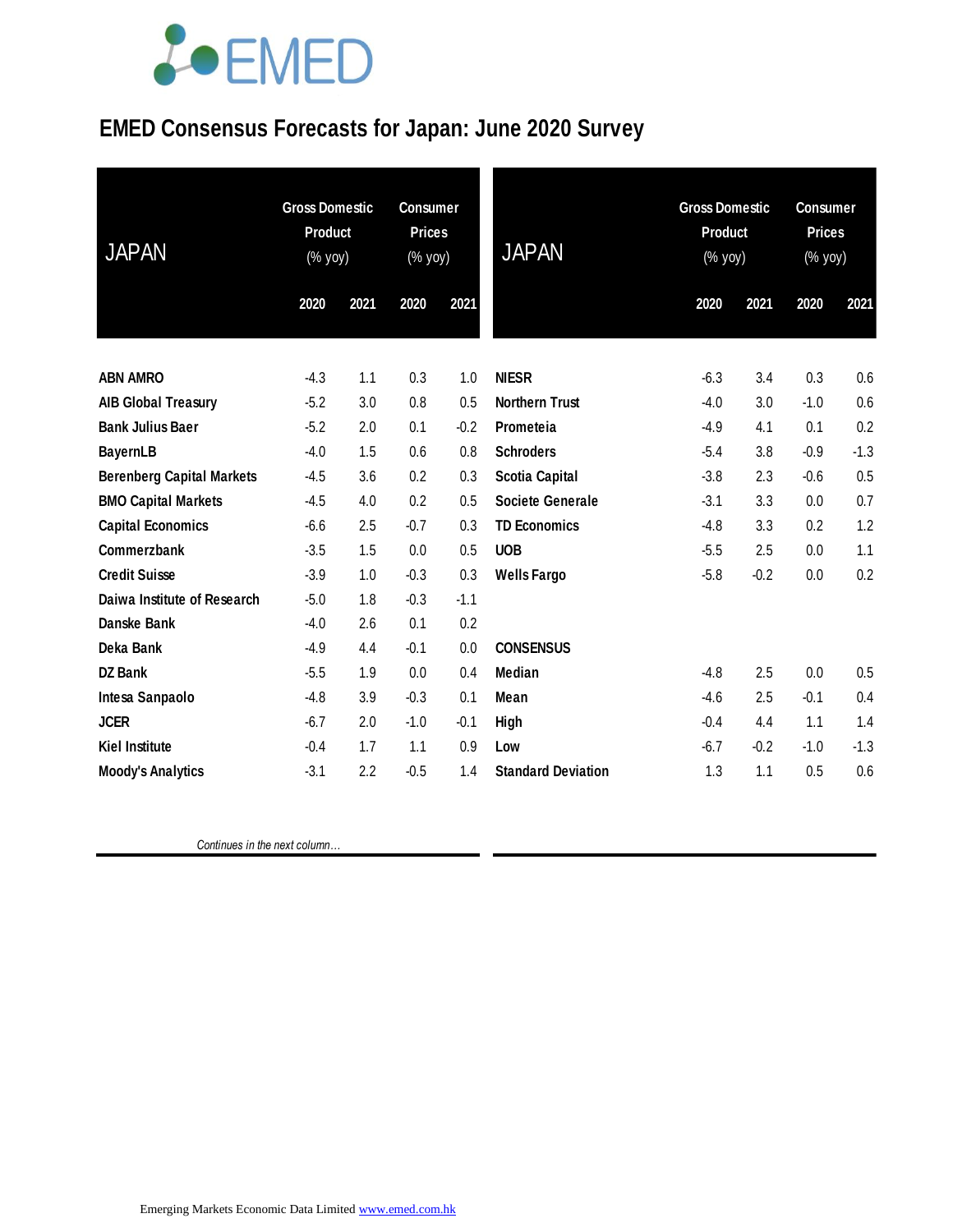# **JOEMED**

### **EMED Consensus Forecasts for China: June 2020 Survey**

| <b>CHINA</b>                     | <b>Gross Domestic</b><br><b>Product</b><br>(% yoy) |      | <b>Consumer</b><br><b>Prices</b><br>(% yoy) |      | <b>CHINA</b>              | <b>Gross Domestic</b><br><b>Product</b><br>(% yoy) |      | <b>Consumer</b><br><b>Prices</b><br>(% yoy) |        |
|----------------------------------|----------------------------------------------------|------|---------------------------------------------|------|---------------------------|----------------------------------------------------|------|---------------------------------------------|--------|
|                                  | 2020                                               | 2021 | 2020                                        | 2021 |                           | 2020                                               | 2021 | 2020                                        | 2021   |
| <b>ABN AMRO</b>                  | 3.0                                                | 6.5  | 3.5                                         | 2.5  | <b>Moody's Analytics</b>  | $-2.5$                                             | 10.3 | 3.1                                         | $-1.2$ |
| <b>Bank Julius Baer</b>          | $-0.6$                                             | 9.5  | 3.2                                         | 2.8  | <b>NIESR</b>              | 2.2                                                | 8.4  | 4.4                                         | 2.5    |
| <b>Bank of East Asia</b>         | 1.4                                                | 8.6  | 3.1                                         | 2.0  | <b>Northern Trust</b>     | 1.0                                                | 5.5  | 1.3                                         | 2.1    |
| <b>BayernLB</b>                  | 2.0                                                | 7.5  | 4.0                                         | 2.8  | <b>Schroders</b>          | 2.2                                                | 6.9  | 2.8                                         | 2.2    |
| <b>Berenberg Capital Markets</b> | $-3.0$                                             | 4.0  | 3.4                                         | 2.1  | Scotia Capital            | 1.6                                                | 8.5  | 1.6                                         | 2.5    |
| <b>BMO Capital Markets</b>       | 1.0                                                | 8.0  | 3.1                                         | 2.1  | <b>Societe Generale</b>   | 2.6                                                | 7.8  | 2.6                                         | 1.9    |
| <b>Capital Economics</b>         | 2.0                                                | 10.0 | 1.5                                         | 1.5  | <b>UOB</b>                | 1.8                                                | 8.2  | 3.5                                         | 3.0    |
| Commerzbank                      | 1.0                                                | 9.0  | 2.5                                         | 2.3  | <b>Wells Fargo</b>        | 1.2                                                | 9.5  | 2.7                                         | 1.8    |
| <b>Credit Suisse</b>             | 3.3                                                | 5.6  | 3.2                                         | 2.8  |                           |                                                    |      |                                             |        |
| Daiwa Institute of Research      | 1.8                                                | 6.5  | 3.5                                         | 2.5  |                           |                                                    |      |                                             |        |
| Danske Bank                      | 1.0                                                | 9.0  | 2.7                                         | 2.2  | <b>CONSENSUS</b>          |                                                    |      |                                             |        |
| Deka Bank                        | 1.8                                                | 8.4  | 0.8                                         | 1.7  | Median                    | 1.5                                                | 8.4  | 2.9                                         | 2.2    |
| <b>DZ Bank</b>                   | 0.0                                                | 8.5  | 2.4                                         | 1.7  | Mean                      | 1.2                                                | 8.0  | 2.8                                         | 2.0    |
| Intesa Sanpaolo                  | 1.0                                                | 7.6  | 2.0                                         | 1.3  | <b>High</b>               | 3.3                                                | 10.3 | 4.4                                         | 3.0    |
| JP Morgan                        | 2.0                                                | 8.6  | 1.8                                         | 0.5  | Low                       | $-3.0$                                             | 4.0  | 0.8                                         | $-1.2$ |
| <b>Kiel Institute</b>            | 0.3                                                | 9.0  | 3.7                                         | 2.3  | <b>Standard Deviation</b> | 1.5                                                | 1.5  | 0.9                                         | 0.9    |